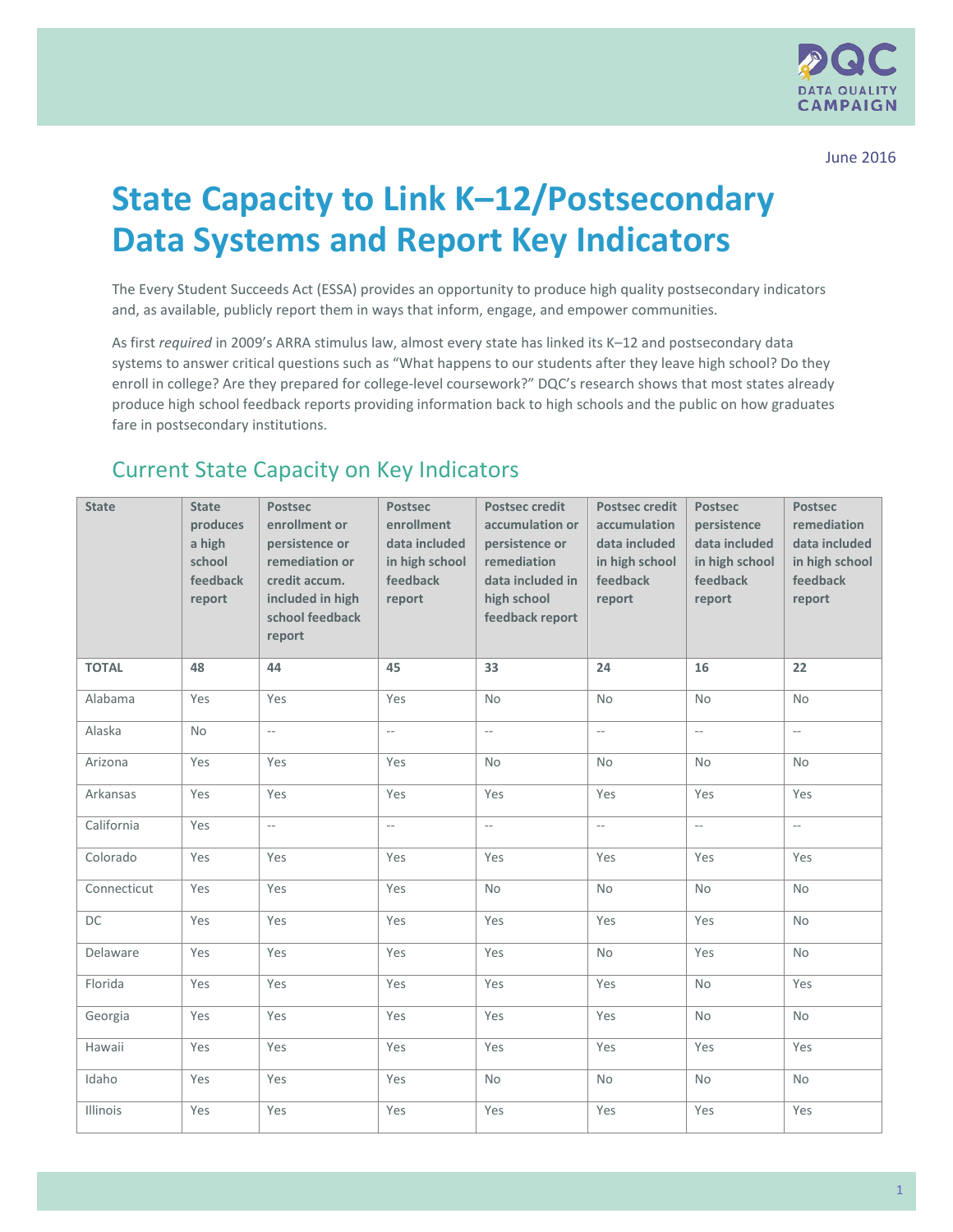

| <b>State</b>     | <b>State</b><br>produces<br>a high<br>school<br>feedback<br>report | <b>Postsec</b><br>enrollment or<br>persistence or<br>remediation or<br>credit accum.<br>included in high<br>school feedback<br>report | <b>Postsec</b><br>enrollment<br>data included<br>in high school<br>feedback<br>report | <b>Postsec credit</b><br>accumulation or<br>persistence or<br>remediation<br>data included in<br>high school<br>feedback report | <b>Postsec credit</b><br>accumulation<br>data included<br>in high school<br>feedback<br>report | Postsec<br>persistence<br>data included<br>in high school<br>feedback<br>report | Postsec<br>remediation<br>data included<br>in high school<br>feedback<br>report |
|------------------|--------------------------------------------------------------------|---------------------------------------------------------------------------------------------------------------------------------------|---------------------------------------------------------------------------------------|---------------------------------------------------------------------------------------------------------------------------------|------------------------------------------------------------------------------------------------|---------------------------------------------------------------------------------|---------------------------------------------------------------------------------|
| Indiana          | Yes                                                                | Yes                                                                                                                                   | Yes                                                                                   | Yes                                                                                                                             | Yes                                                                                            | No                                                                              | Yes                                                                             |
| lowa             | Yes                                                                | Yes                                                                                                                                   | Yes                                                                                   | No                                                                                                                              | <b>No</b>                                                                                      | <b>No</b>                                                                       | <b>No</b>                                                                       |
| Kansas           | Yes                                                                | Yes                                                                                                                                   | Yes                                                                                   | Yes                                                                                                                             | Yes                                                                                            | <b>No</b>                                                                       | No                                                                              |
| Kentucky         | Yes                                                                | Yes                                                                                                                                   | Yes                                                                                   | Yes                                                                                                                             | <b>No</b>                                                                                      | <b>No</b>                                                                       | Yes                                                                             |
| Louisiana        | Yes                                                                | Yes                                                                                                                                   | Yes                                                                                   | Yes                                                                                                                             | <b>No</b>                                                                                      | <b>No</b>                                                                       | Yes                                                                             |
| Maine            | Yes                                                                | Yes                                                                                                                                   | Yes                                                                                   | Yes                                                                                                                             | Yes                                                                                            | Yes                                                                             | <b>No</b>                                                                       |
| Maryland         | Yes                                                                | Yes                                                                                                                                   | Yes                                                                                   | Yes                                                                                                                             | Yes                                                                                            | <b>No</b>                                                                       | <b>No</b>                                                                       |
| Massachusetts    | Yes                                                                | Yes                                                                                                                                   | Yes                                                                                   | Yes                                                                                                                             | <b>No</b>                                                                                      | Yes                                                                             | Yes                                                                             |
| Michigan         | Yes                                                                | Yes                                                                                                                                   | Yes                                                                                   | Yes                                                                                                                             | Yes                                                                                            | <b>No</b>                                                                       | Yes                                                                             |
| Minnesota        | Yes                                                                | Yes                                                                                                                                   | Yes                                                                                   | Yes                                                                                                                             | Yes                                                                                            | Yes                                                                             | Yes                                                                             |
| Mississippi      | No                                                                 | $\overline{\phantom{a}}$                                                                                                              | $\overline{\phantom{a}}$                                                              | $\overline{\phantom{a}}$                                                                                                        | $\overline{\phantom{a}}$                                                                       | $\overline{\phantom{a}}$                                                        | $\overline{\phantom{a}}$                                                        |
| Missouri         | Yes                                                                | Yes                                                                                                                                   | Yes                                                                                   | Yes                                                                                                                             | <b>No</b>                                                                                      | Yes                                                                             | Yes                                                                             |
| Montana          | Yes                                                                | Yes                                                                                                                                   | Yes                                                                                   | Yes                                                                                                                             | <b>No</b>                                                                                      | Yes                                                                             | Yes                                                                             |
| Nebraska         | Yes                                                                | Yes                                                                                                                                   | Yes                                                                                   | No                                                                                                                              | <b>No</b>                                                                                      | <b>No</b>                                                                       | <b>No</b>                                                                       |
| Nevada           | Yes                                                                | <b>No</b>                                                                                                                             | Yes                                                                                   | No                                                                                                                              | <b>No</b>                                                                                      | <b>No</b>                                                                       | <b>No</b>                                                                       |
| New<br>Hampshire | Yes                                                                | Yes                                                                                                                                   | Yes                                                                                   | <b>No</b>                                                                                                                       | <b>No</b>                                                                                      | No                                                                              | No                                                                              |
| New Jersey       | Yes                                                                | Yes                                                                                                                                   | Yes                                                                                   | No                                                                                                                              | $\mathsf{No}$                                                                                  | No                                                                              | No                                                                              |
| New Mexico       | Yes                                                                | Yes                                                                                                                                   | Yes                                                                                   | Yes                                                                                                                             | No                                                                                             | No                                                                              | Yes                                                                             |
| New York         | Yes                                                                | No                                                                                                                                    | No                                                                                    | No                                                                                                                              | No                                                                                             | No                                                                              | No                                                                              |
| North Carolina   | Yes                                                                | Yes                                                                                                                                   | Yes                                                                                   | Yes                                                                                                                             | Yes                                                                                            | Yes                                                                             | Yes                                                                             |
| North Dakota     | Yes                                                                | Yes                                                                                                                                   | No                                                                                    | Yes                                                                                                                             | No                                                                                             | No                                                                              | Yes                                                                             |
| Ohio             | Yes                                                                | Yes                                                                                                                                   | Yes                                                                                   | Yes                                                                                                                             | No                                                                                             | No                                                                              | Yes                                                                             |
| Oklahoma         | Yes                                                                | Yes                                                                                                                                   | Yes                                                                                   | Yes                                                                                                                             | Yes                                                                                            | No                                                                              | Yes                                                                             |
| Oregon           | Yes                                                                | Yes                                                                                                                                   | Yes                                                                                   | Yes                                                                                                                             | Yes                                                                                            | Yes                                                                             | No                                                                              |
| Pennsylvania     | Yes                                                                | $\overline{\phantom{a}}$                                                                                                              | $\overline{\phantom{a}}$                                                              | $\overline{\phantom{a}}$                                                                                                        | $\mathbb{L}_\mathbb{R}$                                                                        | $\overline{\phantom{a}}$                                                        | $\overline{\phantom{a}}$                                                        |
| Rhode Island     | Yes                                                                | Yes                                                                                                                                   | Yes                                                                                   | Yes                                                                                                                             | Yes                                                                                            | Yes                                                                             | Yes                                                                             |